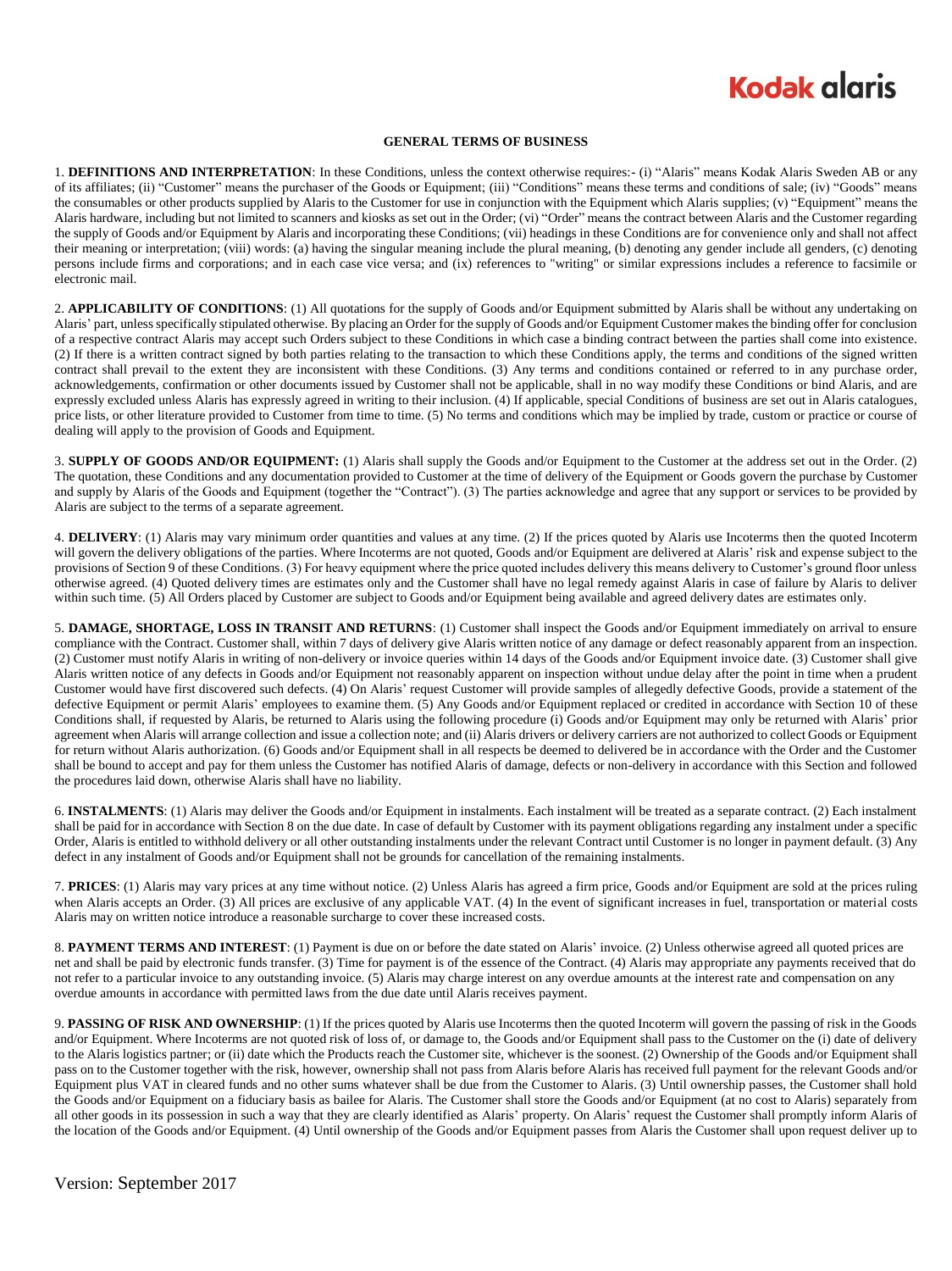### **Kodak glaris**

Alaris any Goods and/or Equipment owned by Alaris. If the Customer fails to deliver the Goods and/or Equipment Customer irrevocably authorizes Alaris and its representatives to enter any premises where Alaris reasonably believes the Goods and/or Equipment to be situated to repossess them at the Customer's expense.

10. **WARRANTY**: (1) Alaris warrants that (i) it has the right to sell the Goods and/or Equipment to the Customer; and (ii) at the time of delivery to the Customer location, the Goods and/or Equipment shall materially correspond with their specification and be free from defects in material and workmanship for a period of twelve (12) months from the handover of the relevant Goods and/or Equipment to Customer, except to the extent otherwise agreed in writing with Alaris. (2) All warranties, conditions or other terms (whether express or implied by statute, common law or arising from conduct or a previous course of dealing or trade custom or usage) as to quality, fitness for any particular purpose, merchantability, are to the fullest extent permitted by law, excluded from the Contract. (3) Subject to any exclusions of Alaris' liability for defects pursuant to these Conditions, in case of any warranty claims by Customer due to delivery of defective Goods/Equipment by Alaris, Alaris shall only be obliged to, at its discretion, repair, replace or credit to Customer the full price paid for the Goods and/or Equipment that directly gave rise to the relevant warranty claim and any other claims by Customer. In particular, any liability of Alaris for minor defects (i.e. defects not materially impairing the use of the relevant Goods and/or Equipment by Customer) shall be excluded. (4) Alaris' warranty shall not apply in relation to any defect arising from fair wear and tear, the acts, omissions, negligence or defaults of the Customer or the Customer's employees or agents, failure to comply with operating instructions or other recommendations of Alaris as to the storage, handling and/or use of the Goods or Equipment, wilful damage, use not in accordance with the purpose for which they were designed, abnormal working conditions, misuse or alteration or repair of the Goods or Equipment other than by persons authorised by Alaris. (4) The rights of Customer hereunder are not transferable.

11. **LIMITATION OF LIABILITY**: (1)If not expressly provided for otherwise in these Conditions, in no event, whether in contract, tort (including in either case negligence), misrepresentation (other than fraudulent misrepresentation), breach of statutory duty or otherwise pursuant to the Contract, shall Alaris be liable for any loss of profits, anticipated savings, revenue, business, loss or corruption of data, loss of use, loss of goodwill, loss due to delay or any indirect or consequential loss or damage whatsoever. (2) Alaris' sole liability for breach of the warranty set out in Section 10 above, is, at Alaris' option, limited to the repair, replacement or crediting of the full price paid for the Goods and/or Equipment that directly gave rise to the claim. (3) Subject to (1) and (2), Alaris' aggregate liability for all other claims, whether in contract, tort (including in either case negligence), misrepresentation (other than fraudulent misrepresentation), breach of statutory duty or otherwise pursuant to the Contract, shall be limited to the net price paid by the Customer for the specific Goods and/or Equipment giving rise to the claim. (4) Nothing in the Contract shall be deemed to exclude or limit Alaris' liability in respect of: (i) Loss or damage caused by wilful intent or gross negligence of Alaris or Alaris' officers, employees, agents or contractors; (ii) Injuries to or death of any person, caused by Alaris or Alaris' officers, employees, agents or contractors; or (iii) any other liability which cannot be excluded at law. (5) Any claim for loss or damages (except a claim for damages arising out of (4) (ii) must be notified to Alaris within twelve (12) months as from the date on which the damage was caused, failing which such claim is deemed to be waived.

12. **SAFETY INFORMATION**: (1) Where the Goods and/or Equipment are for use by the Customer in a business environment or are for resale, to a subsequent purchaser, Customer shall ensure that all safety information relating to the Goods and/or Equipment provided by Alaris is passed to the Customer's employees and/or end user purchasers. (2) The Customer shall not alter, mask or remove any safety information from the Goods or Equipment.

13. **LIMITATION:** (1) Customer shall comply with all laws, regulations and rules administered by any governmental authority, agency, regulatory body or other entity exercising regulatory powers or functions, including but not limited to the United Nations Security Council, the United States of America, the United States Department of the Treasury's Office of Foreign Assets Control ("OFAC"), the United States Department of State, the European Union, the United Kingdom, Her Majesty's Treasury, Hong Kong, the Hong Kong Monetary Authority or other sanctions authority, imposing trade, economic or financial sanctions or trade embargoes ("Economic Sanctions Laws"). (2) Customer agrees that it shall not, and shall not permit any third parties to, directly or indirectly, participate in any transaction involving: (i) any country, territory or other jurisdiction that is subject to any Economic Sanctions Laws; (ii) any person that is the target or subject of any Economic Sanctions Laws; or (iii) any violation of any Economic Sanctions Laws. Without limiting the generality of the forgoing, Customer shall not, and shall not permit any third parties to, directly or indirectly, export, re-export, transship, release or otherwise deliver any products sold under this Agreement, or any portion thereof, to any country or other jurisdiction that is subject to, or in any way which is prohibited by, any Economic Sanctions Laws. (3) Without limiting the foregoing, Customer expressly acknowledges that it shall not order, trade, sell, otherwise dispose or engage in any economic activity relating to Alaris Goods and/or Equipment either directly or indirectly in: (i) Iran; (ii) Sudan; (iii) North Korea; (iv) Syria; (v) Cuba; (vi) Belarus; (vii) Zimbabwe; (viii) Myanmar (Burma); (ix) the Crimea and Sevastopol Regions (Ukraine); and (x) the military/defence/energy sectors in Russia.

14. **FIRMWARE:** (1) In relation to any Alaris firmware supplied as part of the Goods or Equipment ("Firmware"), Alaris grants to Customer a non-exclusive, nontransferrable licence to use the Firmware only as part of the Goods and/or Equipment. (2) Customer shall not: (i) copy (except to the extent permissible under applicable law which is not capable of exclusion by contract), reproduce, translate, adapt, vary or modify the Firmware; or (ii) attempt to use the Firmware with any products other than the Goods or Equipment. (3) The licence granted under this Section 14 does not grant any automatic rights to obtaining future updates, upgrades or supplements of the Firmware. If updates, upgrades or supplements of the Firmware are provided, use is governed by these Conditions as amended from time to time. (4) Alaris may make use of third party software in the Firmware and Customer acknowledges that notwithstanding the foregoing, use of some third party materials may be subject to other terms and conditions. (5) Any additional software supplied to be used with the Goods and/or Equipment shall be subject to the terms of an Alaris License Agreement in which case the license terms and conditions shall apply to such software.

15. **INTELLECTUAL PROPERTY**: (1) All intellectual property rights meaning all inventions, patents, registered designs, design rights, database rights, copy rights, know-how, trademarks, trade secrets and all other intellectual property rights, and the applications for any of the same and any rights or forms of protection of a similar nature and having equivalent or similar effect to any of them which may subsist anywhere in the world ("Intellectual Property Rights") associated with or relating to the Goods and/or Equipment belong to Alaris and its licensors and Customer shall not acquire any rights, title or interest in such Intellectual Property Rights. (2) The Customer is not entitled to exercise and shall not purport to be entitled to exercise any rights, powers, privileges and immunities conferred on the proprietor of any Intellectual Property Rights subsisting in or associated with the Goods and/or Equipment, including the right to sue for damages or other remedies in respect of any infringement. (3) Customer shall keep confidential and not disclose to third party's information, drawings, designs or manuals received from Alaris in relation to an Order or the Goods and/or Equipment and either marked as "confidential" or "proprietary" or which should reasonably be considered to be confidential.

16. **INDEMNIFICATION:** (1) Customer shall (i) not cause or permit any third party to cause any damage or endanger the Intellectual Property Rights of Alaris; and (ii) without prejudice t any other rights of Alaris, indemnify Alaris for any loss suffered by Alaris by reason of any use by Customer, Customer's employees,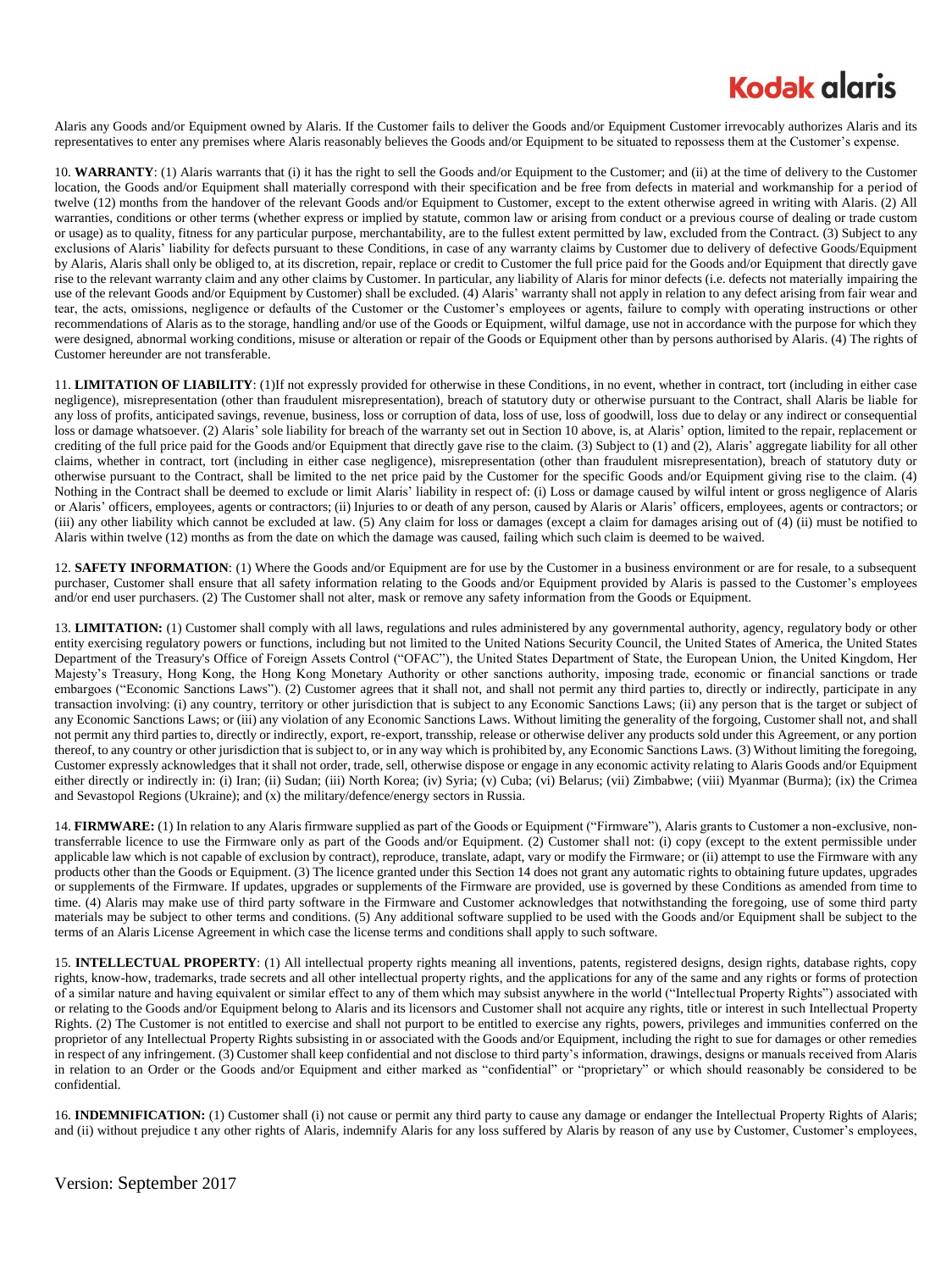## **Kodak glaris**

agents or customers, of Intellectual Property Rights of Alaris other than in accordance with the Contract. (2) Customer shall without prejudice to any other rights of Alaris, indemnify Alaris for any loss suffered by Alaris, howsoever arising, by reason of Customer's breach of its obligations pursuant to Section 6 above. (3) In the event of a claim, or notification of an intention to make a claim, which may reasonably be considered likely to give rise to a liability under this indemnity ("Claim"), Customer shall: (i) as soon as reasonably practicable, give written notice of the Claim to Alaris specifying the nature of the Claim in reasonable detail; and (ii) not make any admission of liability, agreement or compromise in relation to the Claim. (4) Customer shall not, except with the prior written consent of Alaris, consent to entry of any judgment or enter into any settlement that does not include as an unconditional term the giving by the claimant or plaintiff to Alaris and its affiliates a release from all liability and blame with respect to the Claim.

17. **CONFIDENTIAL INFORMATION.** (1) All non-public, confidential or proprietary information of Alaris, including but not limited to, specifications, samples, patterns, designs, plans, drawings, documents, data, business operations, pricing, discounts or rebates, disclosed by Alaris in connection with the Contract, whether disclosed orally or disclosed or accessed in written, electronic or other form or media, and whether or not marked, designated or otherwise identified as "confidential," shall be deemed to be confidential, to be used solely for the purpose of performing under the Contract and may not be disclosed or copied unless authorized in advance by Alaris in writing. (2) Upon Alaris' request, Customer shall promptly return all documents and other materials received from Alaris and delete any copies made thereof. (3) Alaris shall be entitled to apply to the court for preventative interim measures for any violation of this Section. (4) This Section does not apply to information that is: (i) in the public domain; (ii) known to Customer at the time of disclosure; (iii) rightfully obtained by Customer on a non-confidential basis from a third party; or (iv) is required to be disclosed by any applicable law or by order of any Court of competent jurisdiction or any government body, agency or regulatory body, provided that the receiving party shall use all reasonable endeavours to give the disclosing party as much written notice of the disclosure as it reasonably can to enable the disclosing party to seek a protective order or other action protecting the confidential information from disclosure.

18. **DATA PROTECTION**: (1) Each party will comply with its obligations in terms of laws and regulations relating to the protection or disclosure of personal data, sensitive data, or such other data which is deemed to be 'personal' pursuant to applicable data protection law in force from time to time. (2) Each party shall indemnify, defend and hold the other party harmless against claims resulting from or in connection with the indemnifying party's non-observance or insufficient observance of such obligations or any of its obligations in this Section 18.

19. **TERMINATION**: (1) Without prejudice to its other rights, Alaris may terminate the Contract immediately by written notice to the Customer in the event that (i) the Customer fails to pay any sums due under and in accordance with the terms of this Contract; (ii) the Customer breaches any terms of the Contract; (iii) the Customer is unable to pay its debts as they fall due, passes a resolution for winding up (other than for the purposes of a solvent amalgamation or reconstruction) or if a court of competent jurisdiction makes an order to that effect, enters into a receivership or liquidation or otherwise ceases to carry on business or an analogous event occurs to Customer in any jurisdiction; (iv) there is an event pursuant to Section 22 (7) where such event has persisted for more than 14 days; or (v) pursuant to Section 20 (2). (2) On termination for whatever reason, Alaris shall be entitled to de-install and remove any Equipment belonging to it from the Customer's possession at the Customer's expense. Customer shall render all assistance necessary relating to the de-installation and removal and shall be liable to Alaris for any reasonable costs incurred. Furthermore, Customer is obliged to return all benefits conferred upon Customer under the terminated Contract to Alaris and compensate Alaris for any damages resulting from the termination of the Contract by Alaris. Customer shall render all assistance necessary relating to the de-installation and removal and shall be liable to Alaris for any reasonable costs incurred.

20. MAJOR BUSINESS CHANGE: (1) If in the reasonable opinion of Alaris there is or is likely to be a major change in the business operations of Alaris which has or could have an adverse impact on the viability of the provision of the Goods and/or Equipment to be supplied to the Customer ("Major Business Change"), Alaris may notify the Customer and Alaris and the Customer must meet and discuss in good faith whether the provisions of any agreement between Alaris and the Customer need to be varied. (2) In the event that the parties cannot agree in good faith on such contract variations within a period of 30 days, then either party has the right to terminate the Contract between them. (3) Unless otherwise agreed by Alaris and the Customer in writing, the rights and obligations of the parties which have arisen prior to termination shall not be affected and shall stay in full force and effect. For the avoidance of doubt, with effect from the date of termination, Alaris shall have no obligation to supply or deliver any Goods and/or Equipment under the relevant Contract anymore. (4) Neither party will be entitled to claim or receive compensation from the other party.

21. **ANTI-BRIBERY:** (1) In this Section, Anti-Bribery Laws means any anti-corruption, anti-bribery or anti-kickback laws or regulations of the laws in the country where the Goods and/or Equipment are being provided (the "Country Laws"), the Bribery Act and/or the FCPA; Associated Person means in relation to any entity, a person who (by reference to all the relevant circumstances) provides Goods and/or Equipment for or on that entity's behalf in any capacity and including, without limitation, employees, agents, subsidiaries, representatives and subcontractors; Bribery Act means the UK Bribery Act 2010 (as amended from time to time); and FCPA means the US Foreign Corrupt Practices Act 1977 (as amended from time to time). (2) Customer shall not, and shall procure that its Associated Persons do not, in connection with the performance of its obligations under the Contract, engage in any activity which (i) constitutes an offence under Country Laws; (ii) would constitute an offence under the FCPA if it were carried out in the US; or (iii) would constitute an offence under the Bribery Act if it were carried out in the UK. (3) Breach of this Section shall constitute a breach not capable of remedy and, without prejudice to any other remedy, entitle Alaris to terminate the Contract immediately. (4) Customer shall from time to time, at the reasonable request and reasonable cost of Alaris: (i) confirm in writing that it has complied with its obligations under this Section and provide any information reasonably requested by Alaris in support of such compliance; and (ii) permit Alaris to have such access to Customer's books, accounts and records (and to take such copies thereof) as reasonably necessary in order to verify compliance with this Section, and to meet with Customers' personnel as are relevant to the Contract to audit such compliance. (5) Customer shall promptly report to Alaris in writing upon becoming aware that it or any of its Associated Persons: (i) have received any request or demand for any undue financial or other advantage in connection with the performance of the Contract; or (ii) are the subject of any actual, pending or threatened police, judicial or regulatory investigation or proceedings in relation to any suspected breach of any Anti-Bribery Laws. (6) Customer shall indemnify Alaris against any losses, liabilities, damages, costs (including but not limited to legal fees) and expenses incurred by, or awarded against Alaris as a result of any breach of this Section by Customer.

22. **MISCELLANEOUS:** (1) Any notices sent to Alaris under these Conditions or any Order shall be sent to the attention of the Legal Department at legal@Kodakalaris.com. (2) Provisions of these Conditions which by their nature should apply beyond their terms will remain in force after any termination or expiration of these Conditions or any Order. (3) If any term, provision or part thereof of these Conditions is invalid, illegal or unenforceable in any jurisdiction, such invalidity, illegality or unenforceability shall not affect any other term or provision of these Conditions or invalidate or render unenforceable such term or provision in any other jurisdiction. The invalid or unenforceable provision shall be replaced by a provision which comes closest to the economic effect of the